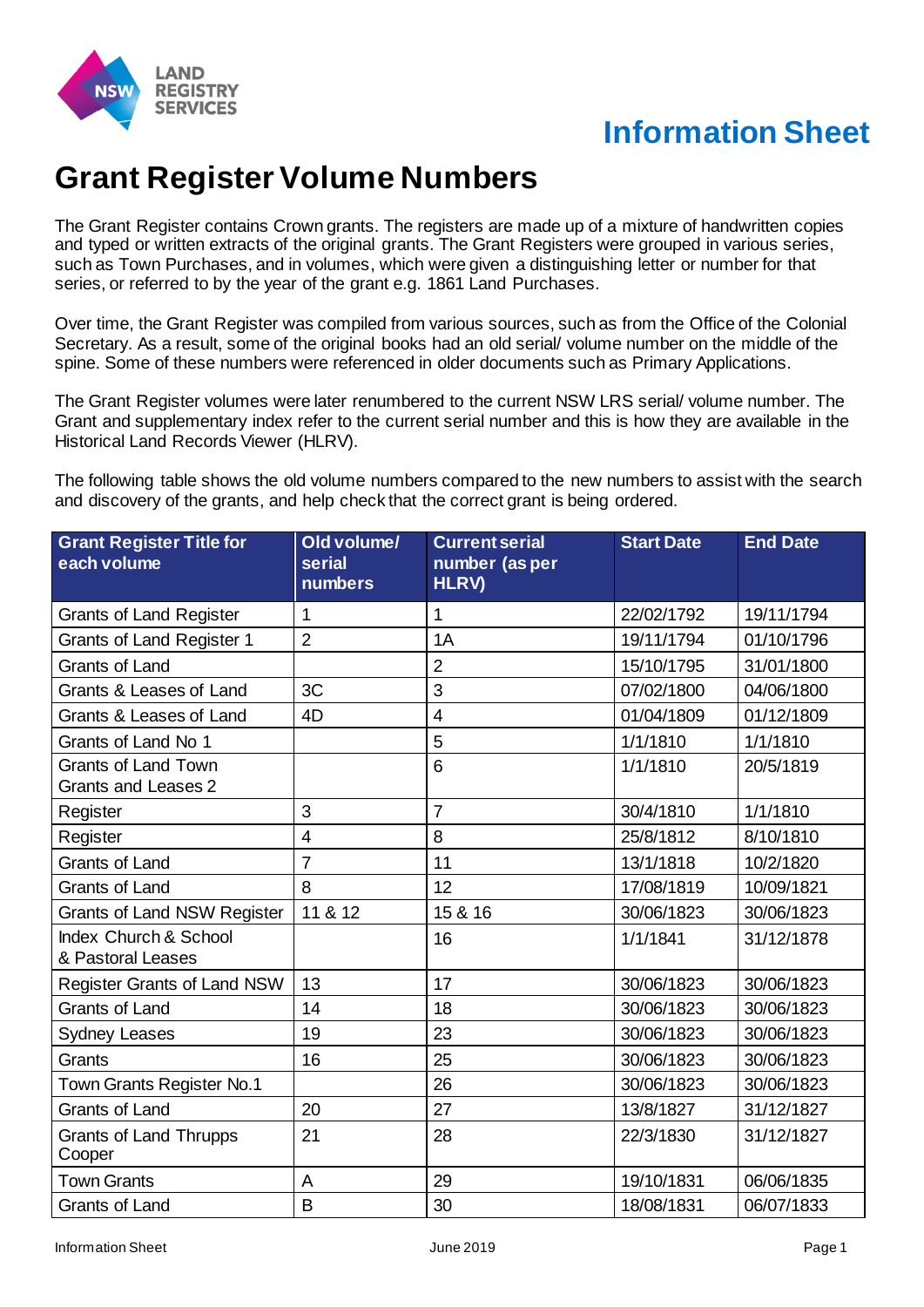

| if Danietar Titla for              |  |
|------------------------------------|--|
| <b>REGISTRY</b><br><b>SERVICES</b> |  |

| <b>Grant Register Title for</b><br>each volume | Old volume/<br>serial<br>numbers | <b>Current serial</b><br>number (as per<br>HLRV) | <b>Start Date</b> | <b>End Date</b> |
|------------------------------------------------|----------------------------------|--------------------------------------------------|-------------------|-----------------|
| <b>Grants of Land</b>                          |                                  | 31                                               | 17/1/1823         | 1/5/1834        |
| <b>Land Purchases</b>                          | D                                | 32                                               | 03/08/1833        | 07/02/1835      |
| Grants of Land                                 |                                  | 33                                               | 01/05/1833        | 11/07/1835      |
| <b>Grants of Land</b>                          | F                                | 34                                               | 21/12/1833        | 15/11/1835      |
| <b>Purchases Special Grant</b>                 | G                                | 35                                               | 20/8/1834         | 20/8/1841       |
| Purchases of Town Land                         | Н                                | 36                                               | 16/06/1834        | 01/08/1835      |
| <b>Town Purchases</b>                          | J                                | 37                                               | 18/10/1834        | 13/06/1835      |
| <b>Land Purchases</b>                          | K                                | 38                                               | 07/02/1835        | 12/02/1836      |
| <b>Town Grants</b>                             |                                  | 39                                               | 06/06/1835        | 19/12/1840      |
| Town Purchases                                 | M                                | 40                                               | 07/05/1835        | 08/02/1836      |
| <b>Grants of Land</b>                          | $\mathsf{N}$                     | 41                                               | 16/07/1835        | 30/11/1835      |
| <b>Grants of Land</b>                          | O                                | 42                                               | 11/07/1835        | 06/06/1836      |
| Grants of Land                                 | P                                | 43                                               | 16/01/1836        | 07/10/1836      |
| <b>Land Purchases</b>                          | Q                                | 44                                               | 05/03/1836        | 18/05/1836      |
| <b>Town Purchases</b>                          | $\mathsf{R}$                     | 45                                               | 05/03/1836        | 10/08/1837      |
| <b>Land Purchases</b>                          | S                                | 46                                               | 14/07/1836        | 14/07/1836      |
| <b>Town Grants</b>                             | 1A                               | 47                                               | 25/02/1837        | 31/03/1838      |
| <b>Town Grants</b>                             | 2A                               | 48                                               | 28/04/1838        | 22/12/1838      |
| <b>Town Grants</b>                             | $\overline{2}$                   | 49                                               | 05/03/1831        | 26/11/1834      |
| <b>Town Grants</b>                             | 3                                | 50                                               | 23/09/1839        | 30/05/1840      |
| Town Grants No.4                               | $\overline{4}$                   | 51                                               | 14/07/1840        | 23/04/1841      |
| <b>Town Grants</b>                             | 5                                | 52                                               | 20/05/1841        | 18/08/1842      |
| <b>Town Grants</b>                             | 6                                | 53                                               | 24/09/1842        | 14/07/1862      |
| Register of Grants of Lands                    | A.1                              | 54                                               | 29/04/1837        | 12/09/1839      |
| <b>Register of Grants of Lands</b>             | A.2                              | 55                                               | 18/10/1839        | 29/07/1840      |
| Grants of Land                                 | A.3                              | 56                                               | 08/02/1840        | 14/02/1848      |
| Grants of Land                                 | B.1                              | 57                                               | 18/02/1837        | 19/07/1838      |
| Grants of Land                                 | B.2                              | 58                                               | 04/10/1838        | 05/10/1839      |
| Grants of Land                                 | <b>B.3</b>                       | 59                                               | 19/12/1839        | 29/02/1840      |
| Register of Grants of Lands                    | <b>B.4</b>                       | 60                                               | 30/09/1839        | 23/04/1841      |
| <b>Grants of Land</b>                          | B.5                              | 61                                               | 10/05/1841        | 05/07/1852      |
| Register Grants of Land                        | B6 to C57 etc                    | 62                                               | 01/06/1852        | 31/12/1862      |
| <b>Land Purchases</b>                          | 1                                | 63                                               | 09/05/1837        | 30/06/1837      |
| <b>Land Purchases</b>                          | $\overline{2}$                   | 64                                               | 25/02/1837        | 22/03/1837      |
| Register of Purchases of Land                  | 3                                | 65                                               | 28/07/1837        | 14/10/1837      |
| Purchases of Land                              | $\overline{4}$                   | 66                                               | 17/02/1837        | 14/10/1837      |
| Register of Purchases of Land                  | 5                                | 67                                               | 01/08/1838        | 25/10/1838      |
| Register of Purchases of Land                  | 6                                | 68                                               | 20/02/1839        | 12/03/1839      |
| Register of Purchases of Land                  | $\overline{7}$                   | 69                                               | 20/04/1839        | 01/11/1839      |
| Register of Purchases of Land                  | 8                                | 70                                               | 01/11/1839        | 31/12/1839      |
| Register of Purchases of Land                  | $\boldsymbol{9}$                 | 71                                               | 24/03/1840        | 29/05/1840      |
| Register of Purchases of Land                  | 10                               | 72                                               | 27/08/1840        | 30/01/1841      |
| Register of Purchases of Land                  | 11                               | 73                                               | 06/03/1841        | 22/10/1841      |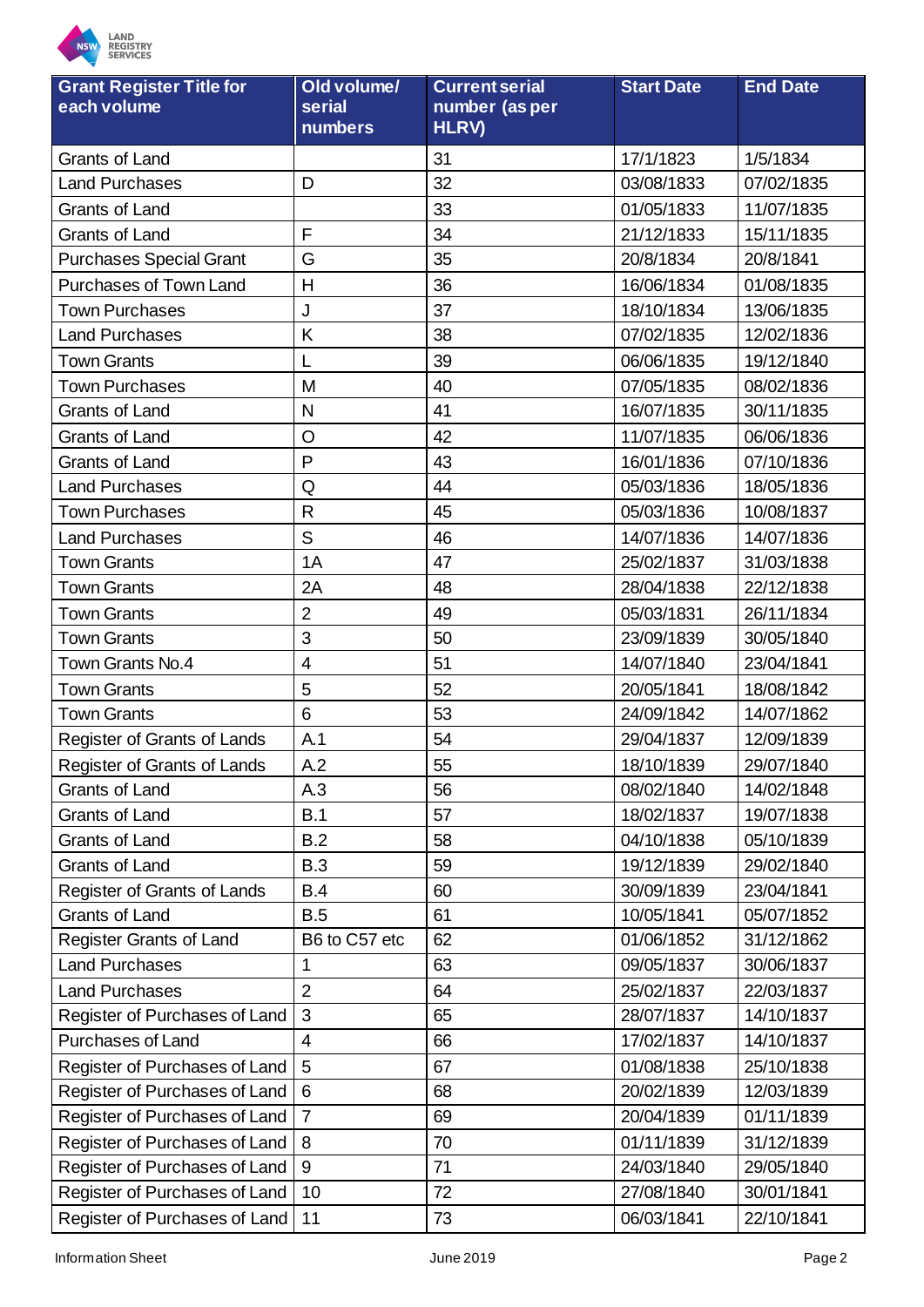

| <b>Grant Register Title for</b><br>each volume                                      | Old volume/<br>serial<br>numbers | <b>Current serial</b><br>number (as per<br><b>HLRV)</b> | <b>Start Date</b> | <b>End Date</b> |
|-------------------------------------------------------------------------------------|----------------------------------|---------------------------------------------------------|-------------------|-----------------|
| Register of Purchases of<br><b>Land Port Philip Special</b>                         | 12                               | 74                                                      | 08/10/1841        | 25/11/1841      |
| <b>Land Purchases</b>                                                               | 13                               | 75                                                      | 22/04/1842        | 02/10/1843      |
| <b>Land Purchases</b>                                                               | 14                               | 76                                                      | 08/01/1844        | 17/05/1845      |
| Register of Land<br><b>Purchases Sydney</b>                                         | 15                               | 77                                                      | 17/05/1845        | 30/06/1845      |
| Register of Land<br><b>Purchases Sydney District</b><br><b>Cumberland and Other</b> | 16                               | 78                                                      | 12/10/1846        | 30/09/1848      |
| Register of Land<br><b>Purchases Sydney</b>                                         | 17                               | 79                                                      | 06/01/1849        | 13/05/1850      |
| Register of Land<br><b>Purchases Sydney</b>                                         | 18                               | 80                                                      | 19/07/1850        | 04/07/1851      |
| <b>Register of Land Purchases</b>                                                   |                                  | 81                                                      | 18/09/1851        | 07/02/1852      |
| <b>Register of Land Purchases</b>                                                   |                                  | 82                                                      | 20/02/1852        | 20/02/1852      |
| <b>Register of Land Purchases</b>                                                   |                                  | 83                                                      | 20/02/1852        | 05/05/1852      |
| Register of Land<br><b>Purchases Unsettled</b>                                      | 21B                              | 84                                                      | 01/10/1851        | 11/02/1856      |
| Register of Land<br>Purchases Intermediate                                          | 22B                              | 85                                                      | 22/10/1851        | 11/02/1856      |
| <b>Register of Land Purchases</b>                                                   |                                  | 86                                                      | 14/07/1852        | 14/07/1852      |
| <b>Register of Land Purchases</b>                                                   |                                  | 87                                                      | 14/07/1852        | 06/12/1852      |
| <b>Register of Land Purchases</b>                                                   | 25                               | 88                                                      | 23/12/1852        | 01/02/1853      |
| <b>Register of Land Purchases</b>                                                   | 26                               | 89                                                      | 02/05/1853        | 02/05/1853      |
| Register of Land Purchases                                                          | 27                               | 90                                                      | 04/08/1853        | 14/09/1853      |
| <b>Register of Land Purchases</b>                                                   | 28                               | 91                                                      | 24/10/1853        | 08/12/1853      |
| <b>Register of Land Purchases</b>                                                   |                                  | 92                                                      | 10/02/1854        | 04/03/1854      |
| <b>Register of Land Purchases</b>                                                   |                                  | 93                                                      | 04/03/1854        | 17/08/1854      |
| <b>Register of Land Purchases</b>                                                   | 1854                             | 31/94                                                   | 05/06/1854        | 05/06/1854      |
| <b>Register of Land Purchases</b>                                                   | 32                               | 95                                                      | 30/06/1854        | 08/12/1854      |
| <b>Register of Land Purchases</b>                                                   | 33                               | 96                                                      | 05/09/1854        | 06/11/1854      |
| Register of Land Purchases                                                          | 34                               | 97                                                      | 10/11/1854        | 11/06/1855      |
| Register of Land Purchases                                                          | 35                               | 98                                                      | 06/12/1854        | 28/05/1855      |
| <b>Register of Land Purchases</b>                                                   | 36                               | 99                                                      | 10/11/1854        | 26/03/1855      |
| <b>Register of Land Purchases</b>                                                   | 37                               | 100                                                     | 19/04/1855        | 30/05/1855      |
| <b>Register of Land Purchases</b>                                                   | 38                               | 101                                                     | 08/06/1855        | 26/06/1855      |
| <b>Register of Land Purchases</b>                                                   | 39                               | 102                                                     | 27/07/1855        | 16/08/1855      |
| <b>Register of Land Purchases</b>                                                   |                                  | 103                                                     | 22/08/1855        | 17/09/1855      |
| <b>Register of Land Purchases</b>                                                   | 41                               | 104                                                     | 04/10/1855        | 21/11/1855      |
| <b>Register of Land Purchases</b>                                                   | 42                               | 105                                                     | 22/11/1855        | 18/01/1856      |
| <b>Register of Land Purchases</b>                                                   | 43                               | 106                                                     | 18/01/1856        | 15/02/1856      |
| <b>Register of Land Purchases</b><br>1856                                           | 1/248                            | 107                                                     | 08/01/1856        | 20/06/1856      |
| Register of Land Purchases<br>1856                                                  | 249/496                          | 108                                                     | 20/06/1856        | 27/06/1856      |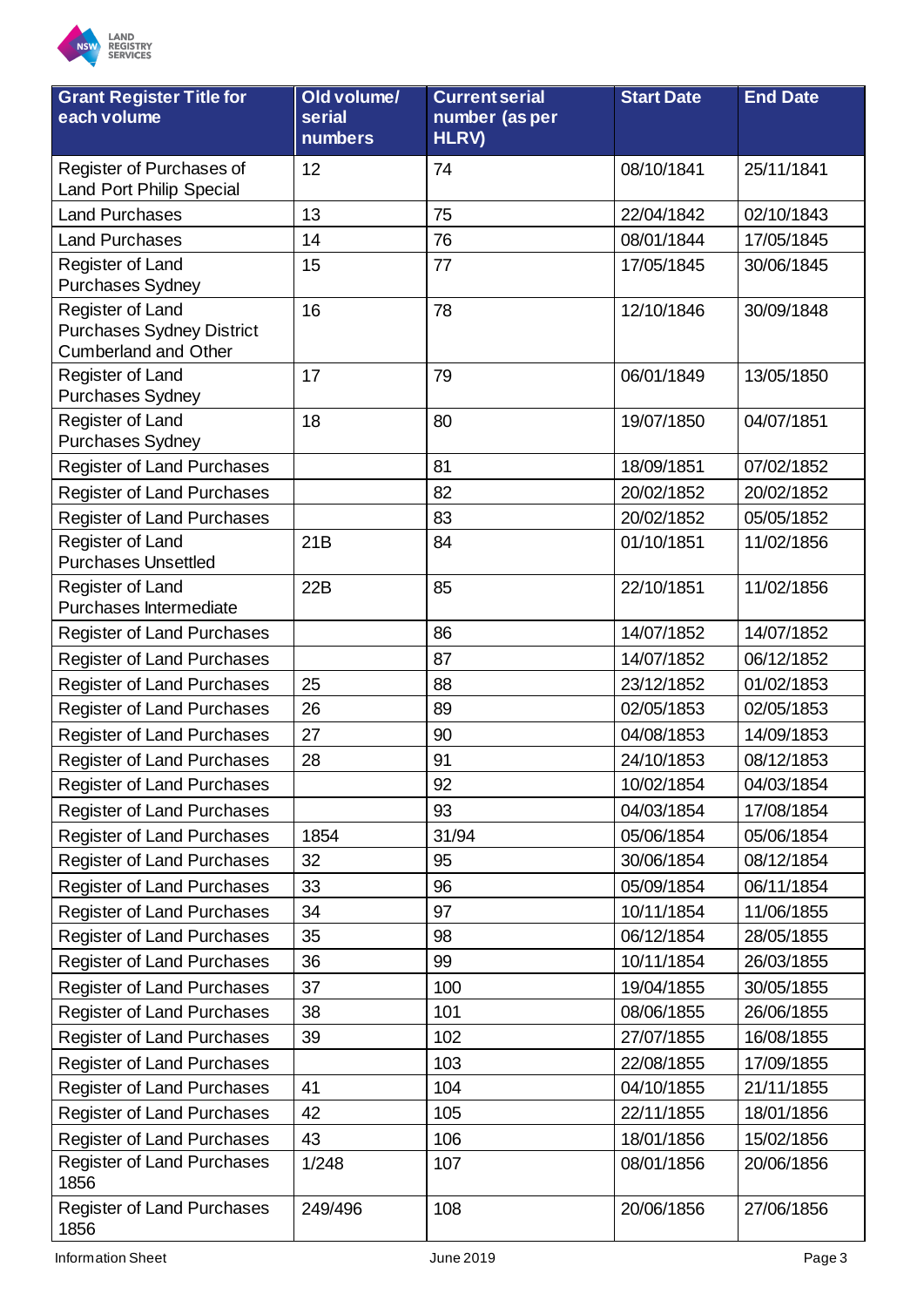

| <b>Grant Register Title for</b><br>each volume | Old volume/<br>serial<br>numbers | <b>Current serial</b><br>number (as per<br>HLRV) | <b>Start Date</b> | <b>End Date</b> |
|------------------------------------------------|----------------------------------|--------------------------------------------------|-------------------|-----------------|
| Register of Land<br>Purchases 1856             | 497/745                          | 109                                              | 27/06/1856        | 27/07/1856      |
| <b>Register of Land Purchases</b>              | 746/993                          | 110                                              | 29/07/1856        | 12/08/1856      |
| Register of Land<br>Purchases 1856             | 994/1257                         | 111                                              | 12/08/1856        | 12/08/1856      |
| Register of Land<br>Purchases 1856             | 1258/1485                        | 112                                              | 20/08/1856        | 02/09/1856      |
| Register of Land Purchases                     | 1486/1731                        | 113                                              | 02/09/1856        | 24/09/1856      |
| Register of Land Purchases<br>A 1856           | 1732/1979                        | 114                                              | 24/09/1856        | 30/09/1856      |
| <b>Register of Land Purchases</b><br>A 1856    | 1980/2224                        | 115                                              | 30/09/1856        | 15/10/1856      |
| <b>Register of Land Purchases</b><br>A 1856    | 2225/2423                        | 116                                              | 15/10/1856        | 15/10/1856      |
| <b>Register of Land Purchases</b><br>A 1856    | 2424/2672                        | 117                                              | 22/10/1856        | 29/10/1856      |
| <b>Register of Land Purchases</b><br>A 1856    | 2673/2920                        | 118                                              | 29/10/1856        | 29/10/1856      |
| <b>Register of Land Purchases</b><br>A 1856    | 2921/3168                        | 119                                              | 29/10/1856        | 03/11/1856      |
| Register of Land Purchases<br>A 1856           | 3169/3416                        | 120                                              | 05/11/1856        | 19/11/1856      |
| <b>Register of Land Purchases</b><br>A 1856    | 3417/3664                        | 121                                              | 12/11/1856        | 19/11/1856      |
| <b>Register of Land Purchases</b><br>A 1856    | 3665/3912                        | 122                                              | 02/12/1856        | 04/12/1856      |
| Register of Land<br>Purchases 1856             | 3913/4160                        | 123                                              | 04/12/1856        | 12/12/1856      |
| Register of Land<br>Purchases A.1856           | 4161/4408                        | 124                                              | 12/12/1856        | 16/12/1856      |
| Register of Land<br>Purchases A.1856           | 4409/4542                        | 125                                              | 16/12/1856        | 19/12/1856      |
| Register of Land<br>Purchases A.1857           | 1/248                            | 126                                              | 05/01/1857        | 24/01/1857      |
| Register of Land<br>Purchases A.1857           | 249/494                          | 127                                              | 29/01/1857        | 11/02/1857      |
| Register of Land<br>Purchases A.1857           | 495/742                          | 128                                              | 11/02/1857        | 28/02/1857      |
| Register of Land<br>Purchases A.1857           | 743/991                          | 129                                              | 28/02/1857        | 26/03/1857      |
| Register of Land<br>Purchases A.1857           | 992/1240                         | 130                                              | 26/03/1857        | 09/05/1857      |
| Register of Land<br>Purchases 1857             | 1241/1489                        | 131                                              | 09/05/1857        | 01/07/1857      |
| Register of Land<br>Purchases A.1857           | 1490/1738                        | 132                                              | 01/07/1857        | 20/07/1857      |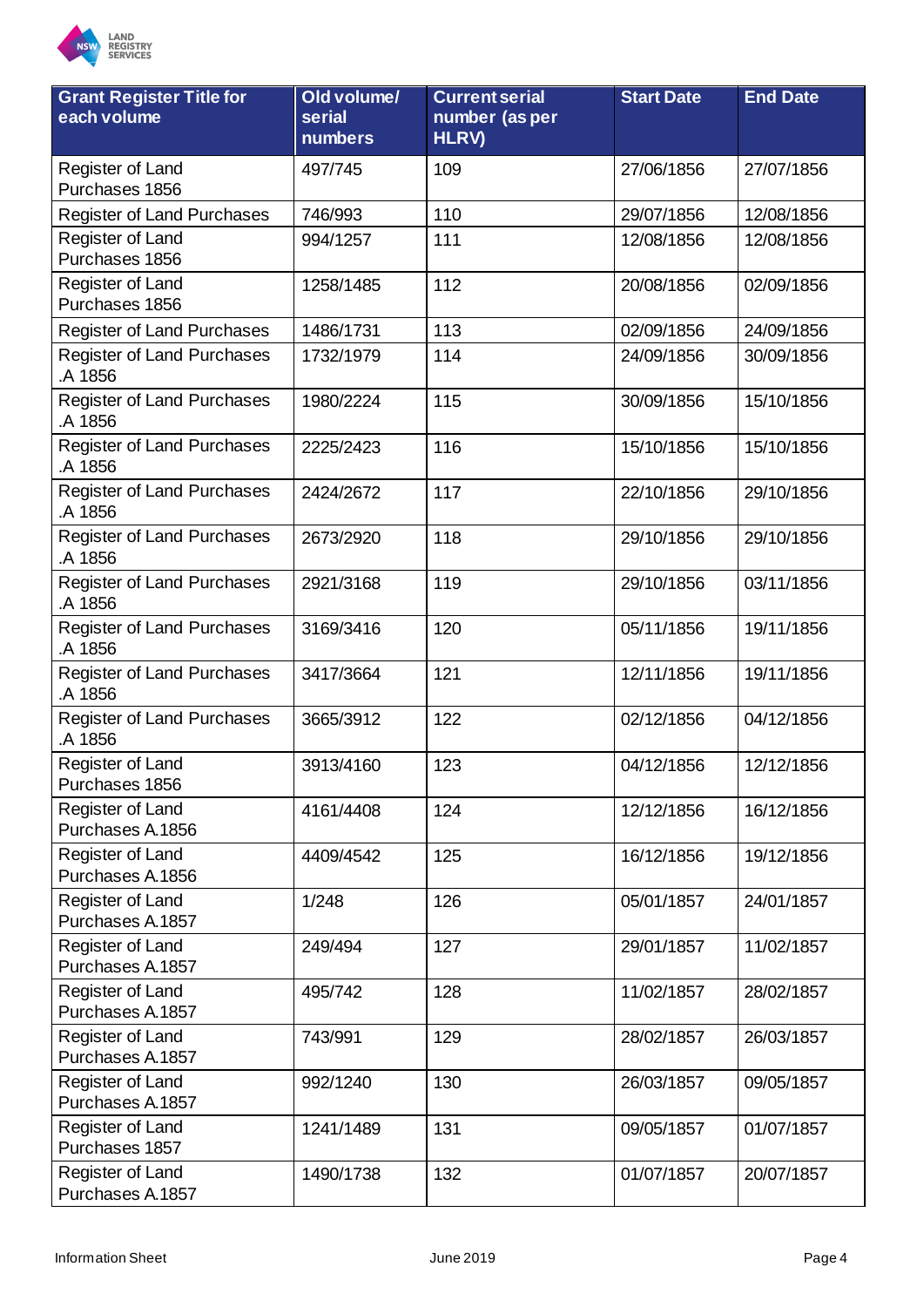

| <b>Grant Register Title for</b><br>each volume | Old volume/<br>serial | <b>Current serial</b><br>number (as per | <b>Start Date</b> | <b>End Date</b> |
|------------------------------------------------|-----------------------|-----------------------------------------|-------------------|-----------------|
|                                                | <b>numbers</b>        | HLRV)                                   |                   |                 |
| Register of Land<br>Purchases 1857             | 1739/1987             | 133                                     | 20/07/1857        | 28/08/1857      |
| Register of Land<br>Purchases A.1857           | 1988/2236             | 134                                     | 28/08/1857        | 30/10/1857      |
| Register of Land<br>Purchases 1857             | 2237/2485             | 135                                     | 30/10/1857        | 01/12/1857      |
| Register of Land<br>Purchases A.1857           | 2486/2734             | 136                                     | 01/12/1857        | 07/12/1857      |
| Register of Land<br>Purchases A.1857           | 2735/2825             | 137                                     | 23/12/1857        | 31/12/1857      |
| Register of Land<br>Purchases A.1858           | 1/248                 | 138                                     | 13/01/1858        | 08/03/1858      |
| Register of Land<br>Purchases A.1858           | 249/494               | 139                                     | 08/03/1858        | 08/04/1858      |
| Register of Land<br>Purchases A.1858           | 495/744               | 140                                     | 08/04/1858        | 04/05/1858      |
| Register of Land<br>Purchases 1858             | 745/992               | 141                                     | 04/05/1858        | 05/06/1858      |
| Register of Land<br>Purchases 1858             | 993/1240              | 142                                     | 05/06/1858        | 13/07/1858      |
| Register of Land<br>Purchases A.1858           | 1241/1488             | 143                                     | 13/07/1858        | 10/08/1858      |
| Register of Land<br>Purchases A.1858           | 1489/1736             | 144                                     | 10/08/1858        | 30/09/1858      |
| Register of Land<br>Purchases A.1858           | 1737/1984             | 145                                     | 30/09/1858        | 05/11/1858      |
| Register of Land<br>Purchases 1858             | 1985/2232             | 146                                     | 05/11/1858        | 10/11/1858      |
| Register of Land<br>Purchases A.1858           | 2233/2322             | 147                                     | 29/12/1858        | 30/12/1858      |
| Register of Land<br>Purchases A.1859           | 1/248                 | 148                                     | 10/01/1859        | 07/02/1859      |
| Register of Land<br>Purchases A.1859           | 249/496               | 149                                     | 18/02/1859        | 26/04/1859      |
| Register of Land<br>Purchases A.1859           | 497/745               | 150                                     | 26/04/1859        | 14/05/1859      |
| Register of Land<br>Purchases A.1859           | 745/992               | 151                                     | 14/05/1859        | 21/06/1859      |
| Register of Land<br>Purchases A.1859           | 993/1240              | 152                                     | 21/06/1859        | 07/07/1859      |
| Register of Land<br>Purchases A.1859           | 1241/1488             | 153                                     | 07/07/1859        | 04/08/1859      |
| Register of Land<br>Purchases A.1859           | 1489/1736             | 154                                     | 04/08/1859        | 24/08/1859      |
| Register of Land<br>Purchases A.1859           | 1737/1984             | 155                                     | 24/08/1859        | 13/09/1859      |
| <b>Register of Land Purchases</b>              |                       | 156                                     | 13/09/1859        | 21/10/1859      |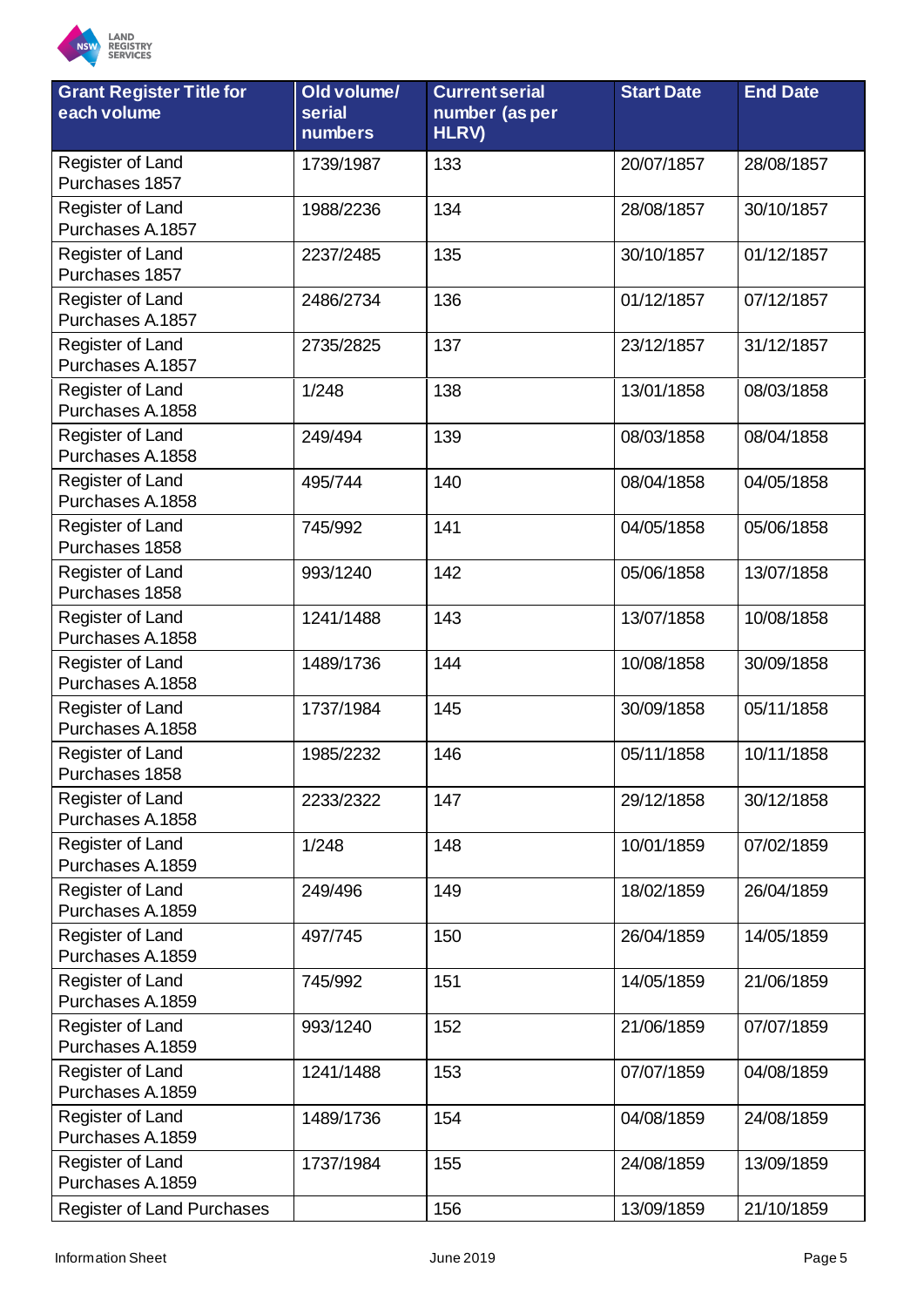

| <b>Grant Register Title for</b><br>each volume | Old volume/<br>serial<br>numbers | <b>Current serial</b><br>number (as per<br>HLRV) | <b>Start Date</b> | <b>End Date</b> |
|------------------------------------------------|----------------------------------|--------------------------------------------------|-------------------|-----------------|
| Register of Land<br>Purchases 1859             | 2231/2478                        | 157                                              | 21/10/1859        | 30/11/1859      |
| Register of Land<br>Purchases A.1859           | 2479/2726                        | 158                                              | 30/11/1859        | 28/12/1859      |
| Register of Land<br>Purchases A.1859           | 2727/2814                        | 159                                              | 25/12/1859        | 31/12/1859      |
| Register of Land<br>Purchases A.1860           | 1/248                            | 160                                              | 07/01/1860        | 25/01/1860      |
| Register of Land<br>Purchases A.1860           | 249/496                          | 161                                              | 25/01/1860        | 23/02/1860      |
| Register of Land<br>Purchases A.1860           | 497/744                          | 162                                              | 23/02/1860        | 30/03/1860      |
| Register of Land<br>Purchases A.1860           | 745/994                          | 163                                              | 30/03/1860        | 04/06/1860      |
| Register of Land<br>Purchases A.1860           | 995/1244                         | 164                                              | 04/06/1860        | 24/07/1860      |
| Register of Land<br>Purchases A.1860           | 1245/1494                        | 165                                              | 24/07/1860        | 20/08/1860      |
| Register of Land<br>Purchases A.1860           | 1495/1744                        | 166                                              | 20/08/1860        | 05/10/1860      |
| Register of Land<br>Purchases A.1860           | 1745/1994                        | 167                                              | 05/10/1860        | 24/11/1860      |
| Register of Land<br>Purchases A.1860           | 1995/2032                        | 168                                              | 24/11/1860        | 14/12/1860      |
| Register of Land<br>Purchases A.1861           | 1/250                            | 169                                              | 05/01/1861        | 14/01/1861      |
| Register of Land<br>Purchases A.1861           | 251/508                          | 170                                              | 14/01/1861        | 27/05/1861      |
| Register of Land Purchases                     | 509/757                          | 171                                              | 27/05/1861        | 01/07/1861      |
| Register of Land<br>Purchases A.1861           | 758/1006                         | 172                                              | 01/07/1861        | 19/07/1861      |
| Register of Land<br>Purchases A.1861           | 1007/1254                        | 173                                              | 19/07/1861        | 20/08/1861      |
| Register of Land<br>Purchases A.1861           | 1255/1503                        | 174                                              | 20/08/1861        | 17/09/1861      |
| Register of Land<br>Purchases A.1861           | 1504/1753                        | 175                                              | 17/09/1861        | 03/10/1861      |
| Register of Land<br>Purchases A.1861           | 1754/2004                        | 176                                              | 03/10/1861        | 17/10/1861      |
| Register of Land Purchases A.                  | 2005/2254                        | 177                                              | 17/10/1861        | 09/12/1861      |
| Register of Land<br>Purchases A.1861           | 2255/2504                        | 178                                              | 09/12/1861        | 17/12/1861      |
| <b>Register of Land Purchases</b>              | 2505/2754                        | 179                                              | 17/12/1861        | 31/12/1861      |
| Register of Land<br>Purchases A.1861           | 2755/3006                        | 180                                              | 31/12/1861        | 31/12/1861      |
| Register of Land<br>Purchases 1861             | 3007/3158                        | 181                                              | 31/12/1861        | 31/12/1861      |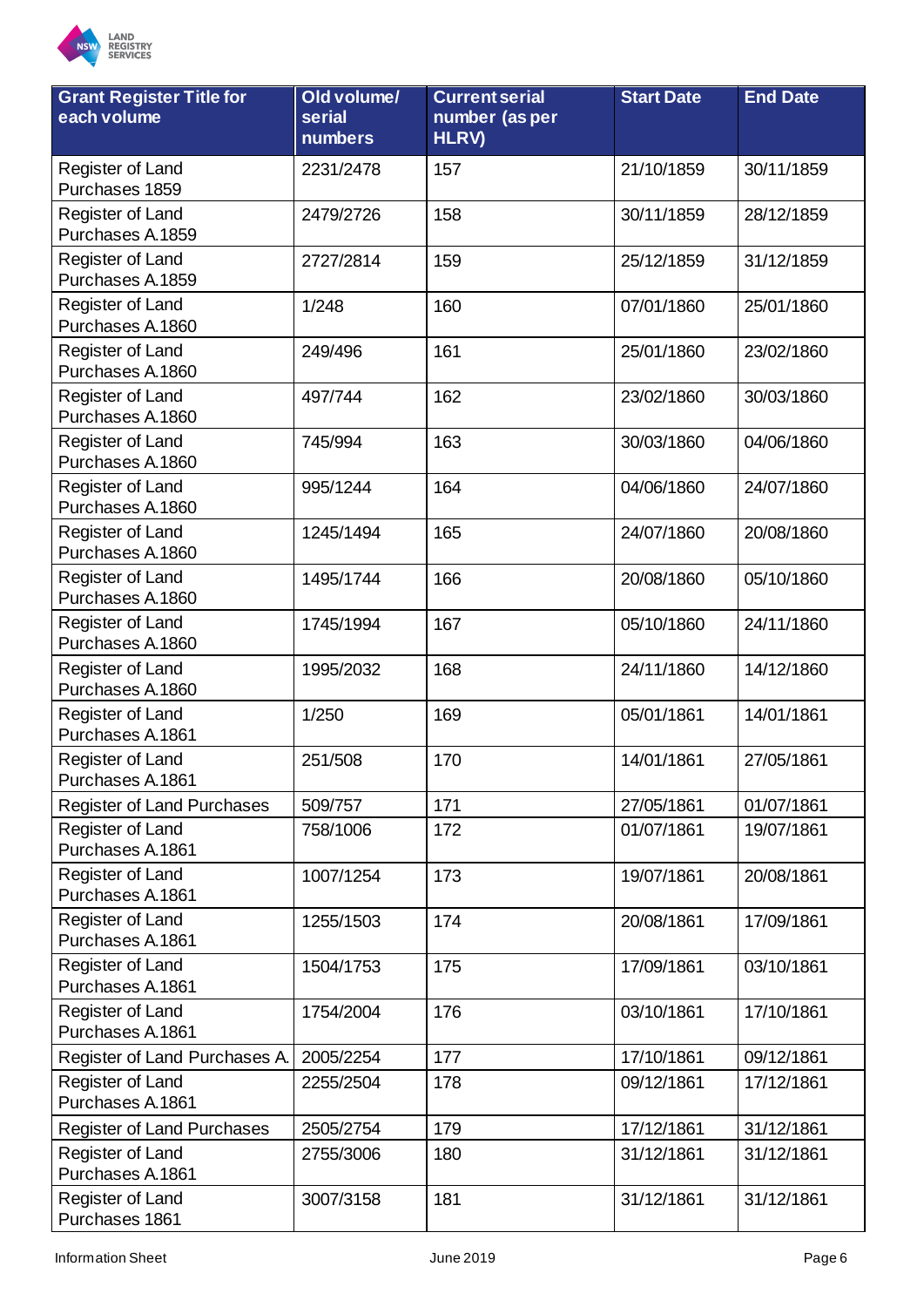

| <b>Grant Register Title for</b><br>each volume   | Old volume/<br>serial<br>numbers                                                             | <b>Current serial</b><br>number (as per<br>HLRV) | <b>Start Date</b> | <b>End Date</b> |
|--------------------------------------------------|----------------------------------------------------------------------------------------------|--------------------------------------------------|-------------------|-----------------|
| Register of Land Purchases                       | 1/249                                                                                        | 182                                              | 19/05/1862        | 04/06/1862      |
| at Auction 1862a                                 |                                                                                              |                                                  |                   |                 |
| Register of Land Purchases<br>at Auction 1862a   | 250/497                                                                                      | 183                                              | 04/06/1862        | 08/07/1862      |
| Register of Land Purchases<br>at Auction 1862    | 498/745                                                                                      | 184                                              | 08/07/1862        | 31/12/1862      |
| Register of Land Purchases<br>at Auction A. 1862 | 746/995                                                                                      | 185                                              | 31/12/1862        | 31/12/1862      |
| Register of Land Purchases<br>at Auction 1862a   | 996/1243.                                                                                    | 186                                              | 31/12/1862        | 31/12/1862      |
| Register of Land Purchases<br>at Auction 1862    | A/1862                                                                                       | 187                                              | 31/12/1862        | 31/12/1862      |
| Register of Land Purchases E.                    | 1856/1-<br>23,1857/1-<br>43,1858/1-<br>55,1859/1-<br>12,1860/1-<br>7,1861/1-<br>49,1862/1-14 | 188                                              | 29/10/1856        | 04/10/1862      |
| Register of Land Purchases F.                    | 1856/1-<br>24,1857/1-<br>78,1858/1-<br>73,1859/1-<br>63,1860/1-8                             | 189                                              | 24/09/1856        | 28/05/1860      |
| Register of Land Purchases F.                    | 1860/9-<br>28,1861/1-<br>61,1862/1-30                                                        | 190                                              | 28/05/1860        | 04/10/1862      |
| Form 5.                                          | 1862/1-8                                                                                     | 191                                              | 31/12/1862        | 31/12/1862      |
| Form 1.                                          | 1862/1-246                                                                                   | 192                                              | 31/12/1862        | 31/12/1862      |
| Form 1.                                          | 1862/247-492                                                                                 | 193                                              | 31/12/1862        | 31/12/1862      |
| Form 1.                                          | 1862/493-736                                                                                 | 194                                              | 31/12/1862        | 31/12/1862      |
| Form 3.                                          | 1862/1-81                                                                                    | 195                                              | 31/12/1862        | 31/12/1862      |
| <b>Special Grants</b>                            | No.3                                                                                         | 198                                              | 16/09/1853        | 31/12/1862      |
| Form 2                                           | 1862/1-75                                                                                    | 200                                              | 31/12/1862        | 31/12/1862      |
| Form 4.                                          | 1862/1-9                                                                                     | 201                                              | 31/12/1862        | 31/12/1862      |
| <b>Register of Town Purchases</b>                | $\mathbf 1$                                                                                  | 202                                              | 03/03/1838        | 14/03/1838      |
| Register of Town Purchases                       | $\overline{2}$                                                                               | 203                                              | 14/03/1838        | 17/03/1838      |
| <b>Register of Town Purchases</b>                |                                                                                              | 204                                              | 13/11/1838        | 22/11/1838      |
| <b>Register of Town Purchases</b>                | 5                                                                                            | 205                                              | 27/12/1838        | 27/12/1838      |
| <b>Register of Town Purchases</b>                | 6                                                                                            | 206                                              | 07/03/1839        | 12/09/1839      |
| <b>Register of Town Purchases</b>                | $\overline{7}$                                                                               | 207                                              | 12/09/1839        | 16/12/1839      |
| <b>Register of Town Purchases</b>                | 8                                                                                            | 208                                              | 01/04/1840        | 30/04/1840      |
| Register of Town Purchases                       | 9                                                                                            | 209                                              | 06/08/1840        | 19/08/1840      |
| <b>Register of Town Purchases</b>                | 10                                                                                           | 210                                              | 26/08/1840        | 14/12/1840      |
| <b>Register of Town Purchases</b>                | 11                                                                                           | 211                                              | 14/12/1840        | 31/12/1840      |
| <b>Register of Town Purchases</b>                | 12                                                                                           | 212                                              | 25/02/1841        | 25/02/1841      |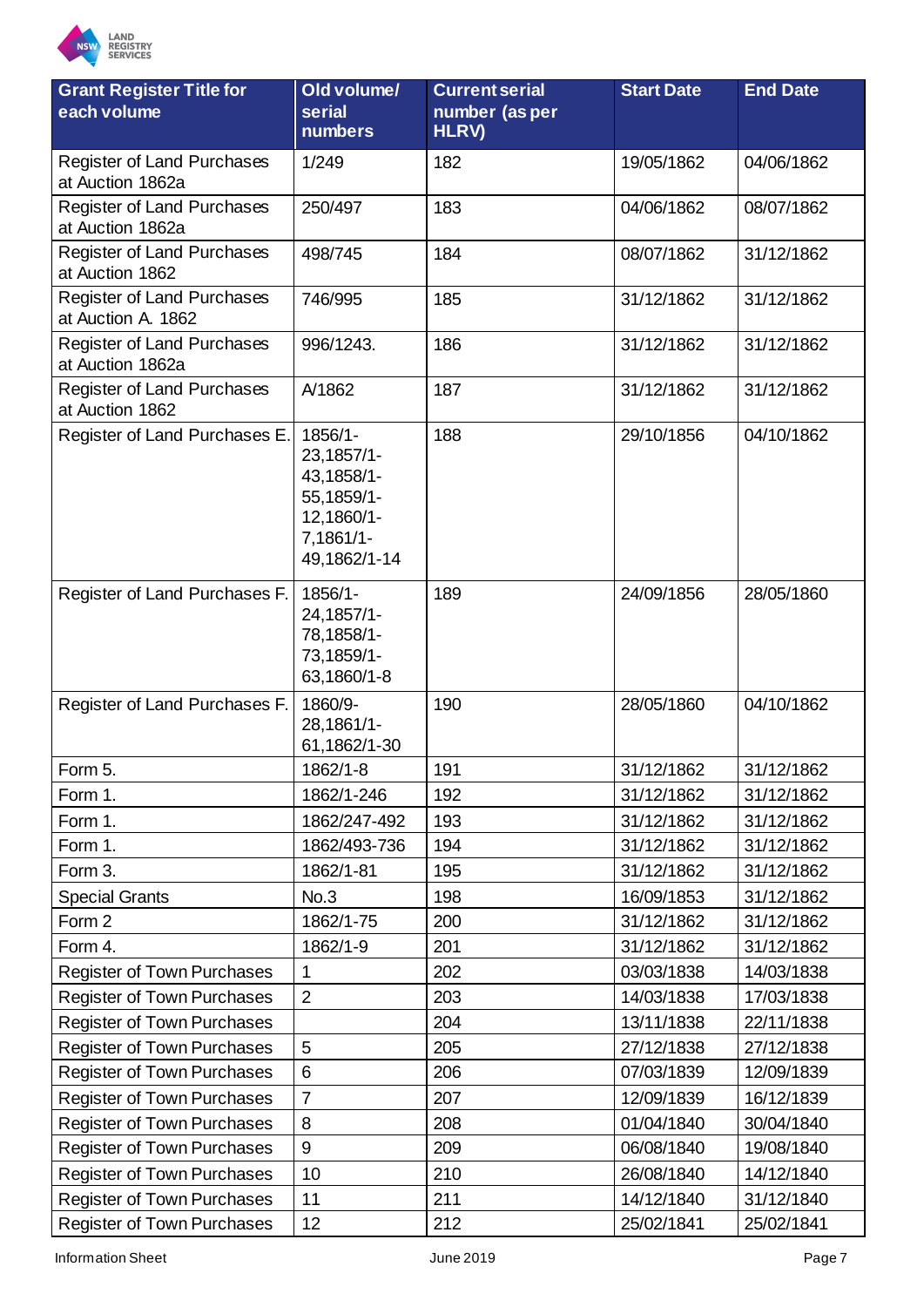

| <b>Grant Register Title for</b><br>each volume | Old volume/<br>serial<br>numbers | <b>Current serial</b><br>number (as per<br><b>HLRV)</b> | <b>Start Date</b> | <b>End Date</b> |
|------------------------------------------------|----------------------------------|---------------------------------------------------------|-------------------|-----------------|
| <b>Register of Town Purchases</b>              | 13                               | 213                                                     | 31/03/1841        | 19/06/1841      |
| <b>Register of Town Purchases</b>              | 14                               | 214                                                     | 15/09/1841        | 30/09/1841      |
| <b>Register of Town Purchases</b>              | 15                               | 215                                                     | 13/10/1841        | 24/09/1842      |
| <b>Register of Town Purchases</b>              | 16                               | 216                                                     | 29/09/1842        | 31/07/1843      |
| Register of Town                               | 17                               | 217                                                     | 22/09/1843        | 14/09/1844      |
| <b>Purchases Sydney</b>                        |                                  |                                                         |                   |                 |
| Register of Town                               | 18                               | 218                                                     | 18/11/1844        | 11/12/1845      |
| <b>Purchases Sydney</b>                        |                                  |                                                         |                   |                 |
| Register of Town                               | 19                               | 219                                                     | 11/12/1845        | 02/09/1846      |
| Purchases Sydney                               |                                  |                                                         |                   |                 |
| Register of Town<br><b>Purchases Sydney</b>    | 20/1-250                         | 220                                                     | 30/09/1846        | 24/09/1847      |
| Register of Town                               | 21                               | 221                                                     | 24/09/1847        | 25/07/1848      |
| <b>Purchases Sydney</b>                        |                                  |                                                         |                   |                 |
| Register of Town                               | $22/1 - 245$                     | 222                                                     | 29/07/1848        | 17/02/1849      |
| <b>Purchases Sydney</b>                        |                                  |                                                         |                   |                 |
| Register of Town<br>Purchases Sydney           | 23/1-251                         | 223                                                     | 17/02/1849        | 15/08/1849      |
| Register of Town                               | 24/1-245                         | 224                                                     | 15/08/1849        | 08/06/1850      |
| Purchases Sydney                               |                                  |                                                         |                   |                 |
| Register of Town                               | 25/1-247                         | 225                                                     | 30/08/1850        | 01/05/1851      |
| Purchases Sydney                               |                                  |                                                         |                   |                 |
| Register of Town Purchases                     | 26/1-247                         | 226                                                     | 05/08/1851        | 05/08/1851      |
| <b>Register of Town Purchases</b>              | $27/1 - 240$                     | 227                                                     | 01/11/1851        | 03/01/1852      |
| <b>Register of Town Purchases</b>              | 28/1-245                         | 228                                                     | 01/11/1851        | 01/11/1851      |
| <b>Register of Town Purchases</b>              | 29/1-244                         | 229                                                     | 05/01/1852        | 05/01/1852      |
| <b>Register of Town Purchases</b>              | 30/1-254                         | 230                                                     | 01/03/1852        | 17/05/1852      |
| Register of Town                               | $31/1 - 242$                     | 231                                                     | 17/05/1852        | 17/05/1852      |
| Purchases 1852                                 |                                  |                                                         |                   |                 |
| Register of Town                               | 32/1-245                         | 232                                                     | 05/07/1852        | 11/10/1852      |
| Purchases 1852                                 |                                  |                                                         |                   |                 |
| Register of Town<br>Purchases 1852             | 33/1-245                         | 233                                                     | 05/07/1852        | 13/10/1852      |
| Register of Town                               | 34/1-247                         | 234                                                     | 15/11/1852        | 17/03/1853      |
| Purchases 1852                                 |                                  |                                                         |                   |                 |
| Register of Town<br>Purchases 1853             | 35/1-250                         | 235                                                     | 06/06/1853        | 14/09/1853      |
| Register of Town                               | 36/1-249                         | 236                                                     | 22/07/1853        | 13/10/1853      |
| Purchases 1853                                 |                                  |                                                         |                   |                 |
| Register of Town<br>Purchases 1853.            | 37/1-248                         | 237                                                     | 21/11/1853        | 02/03/1854      |
| Register of Town<br>Purchases 1854.            | 38/1-250                         | 238                                                     | 01/02/1854        | 12/05/1854      |
| Register of Town<br>Purchases 1854             | 39/1-249                         | 239                                                     | 11/05/1854        | 11/05/1854      |
| Register of Town<br>Purchases 1854             | 40/1-248                         | 240                                                     | 03/07/1854        | 19/07/1854      |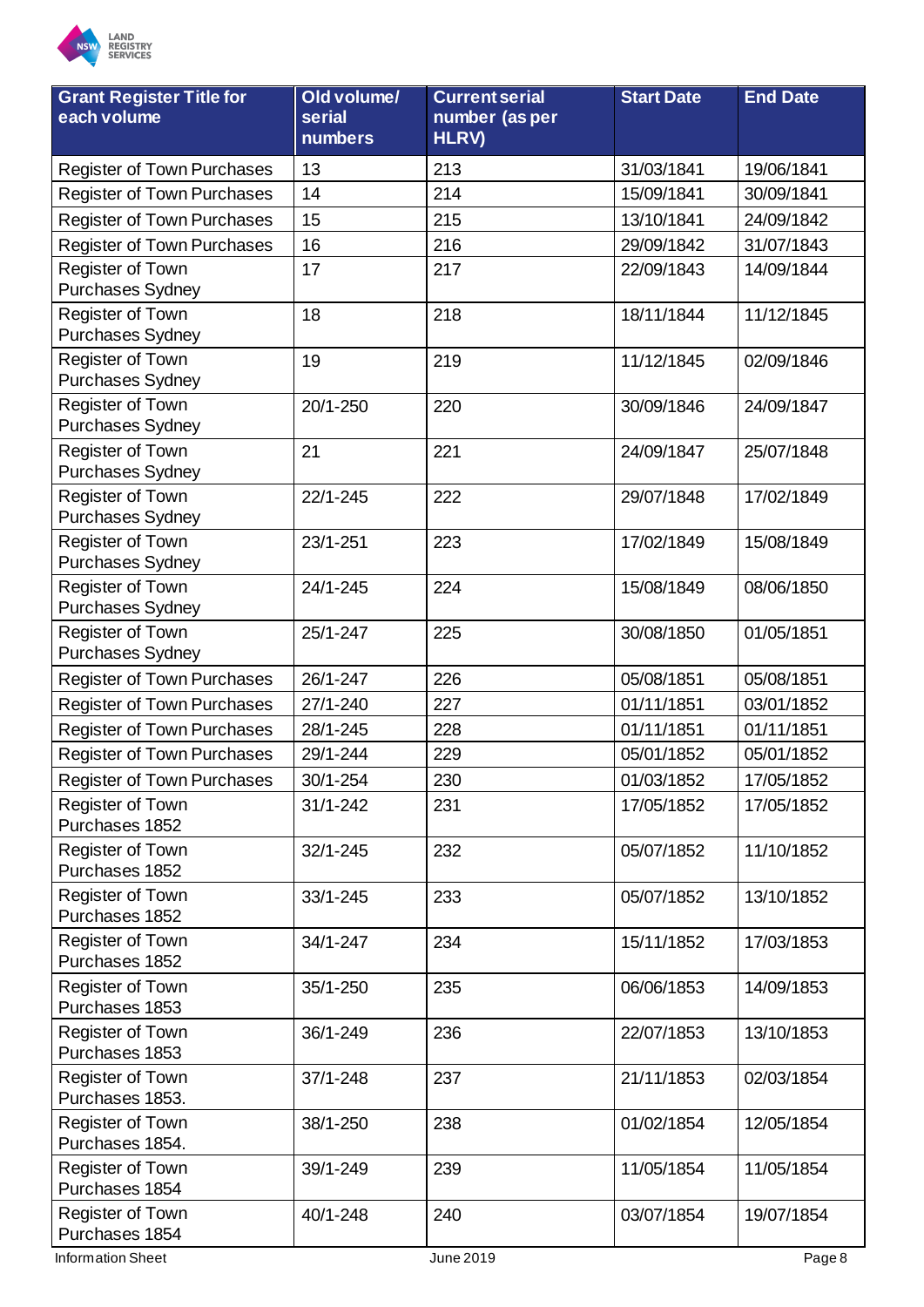

| <b>Grant Register Title for</b><br>each volume | Old volume/<br>serial<br><b>numbers</b> | <b>Current serial</b><br>number (as per<br>HLRV) | <b>Start Date</b> | <b>End Date</b> |
|------------------------------------------------|-----------------------------------------|--------------------------------------------------|-------------------|-----------------|
| Register of Town<br>Purchases 1854             | 41/1-251                                | 241                                              | 01/06/1854        | 01/06/1854      |
| Register of Town<br>Purchases 1854             | 42/1-248                                | 242                                              | 04/09/1854        | 04/09/1854      |
| Register of Town<br>Purchases 1854             | 43/1-249                                | 243                                              | 04/09/1854        | 04/09/1854      |
| Register of Town<br>Purchases 1854             | 44/1-245                                | 244                                              | 04/09/1854        | 01/12/1854      |
| Register of Town<br>Purchases 1854             | 45/1-247                                | 245                                              | 04/09/1854        | 04/09/1854      |
| Register of Town<br>Purchases 1854             | 46/1-249                                | 246                                              | 04/09/1854        | 15/09/1854      |
| Register of Town<br>Purchases 1854             | 47/1-254                                | 247                                              | 21/07/1854        | 13/02/1855      |
| Register of Town<br>Purchases 1855             | 48/1-246                                | 248                                              | 04/04/1855        | 16/04/1855      |
| Register of Town<br>Purchases 1855             | 49/1-244                                | 249                                              | 01/05/1855        | 29/05/1855      |
| Register of Town<br>Purchases 1855             | 50/1-248                                | 250                                              | 01/05/1855        | 01/05/1855      |
| Register of Town<br>Purchases 1855             | $51/1 - 247$                            | 251                                              | 25/06/1855        | 05/09/1855      |
| Register of Town<br>Purchases 1855             | 52/1-251                                | 252                                              | 25/06/1855        | 24/09/1855      |
| Register of Town<br>Purchases 1855             | 53/1-250                                | 253                                              | 12/11/1855        | 17/11/1855      |
| Register of Town<br>Purchases 1855             | 54/1-249                                | 254                                              | 05/09/1855        | 05/09/1855      |
| <b>Register of Town</b><br>Purchases 1856      | 55/1-249                                | 255                                              | 20/12/1855        | 22/01/1856      |
| Register of Town<br>Purchases 1856             | 56/1-30                                 | 256                                              | 12/02/1856        | 13/02/1856      |
| Register of Town<br>Purchases 1856             | 57/1-248                                | 257                                              | 01/11/1855        | 20/06/1856      |
| Register of Town<br>Purchases 1856             | 58/249-494                              | 258                                              | 20/06/1856        | 27/06/1856      |
| Register of Town<br>Purchases 1856             | 59/495-745                              | 259                                              | 27/06/1856        | 16/07/1856      |
| <b>Register of Town</b><br>Purchases 1856      | 60/746-994                              | 260                                              | 16/07/1856        | 16/07/1856      |
| Register of Town<br>Purchases B.1856           | 61/994-1239                             | 261                                              | 16/07/1856        | 29/07/1856      |
| Register of Town<br>Purchases B.1856           | 62/1240-1488                            | 262                                              | 29/07/1856        | 29/07/1856      |
| Register of Town<br>Purchases B.1856           | 63/1489-1737                            | 263                                              | 29/07/1856        | 06/08/1856      |
| Register of Town<br>Purchases B.1856           | 64/1738-1982                            | 264                                              | 06/08/1856        | 20/08/1856      |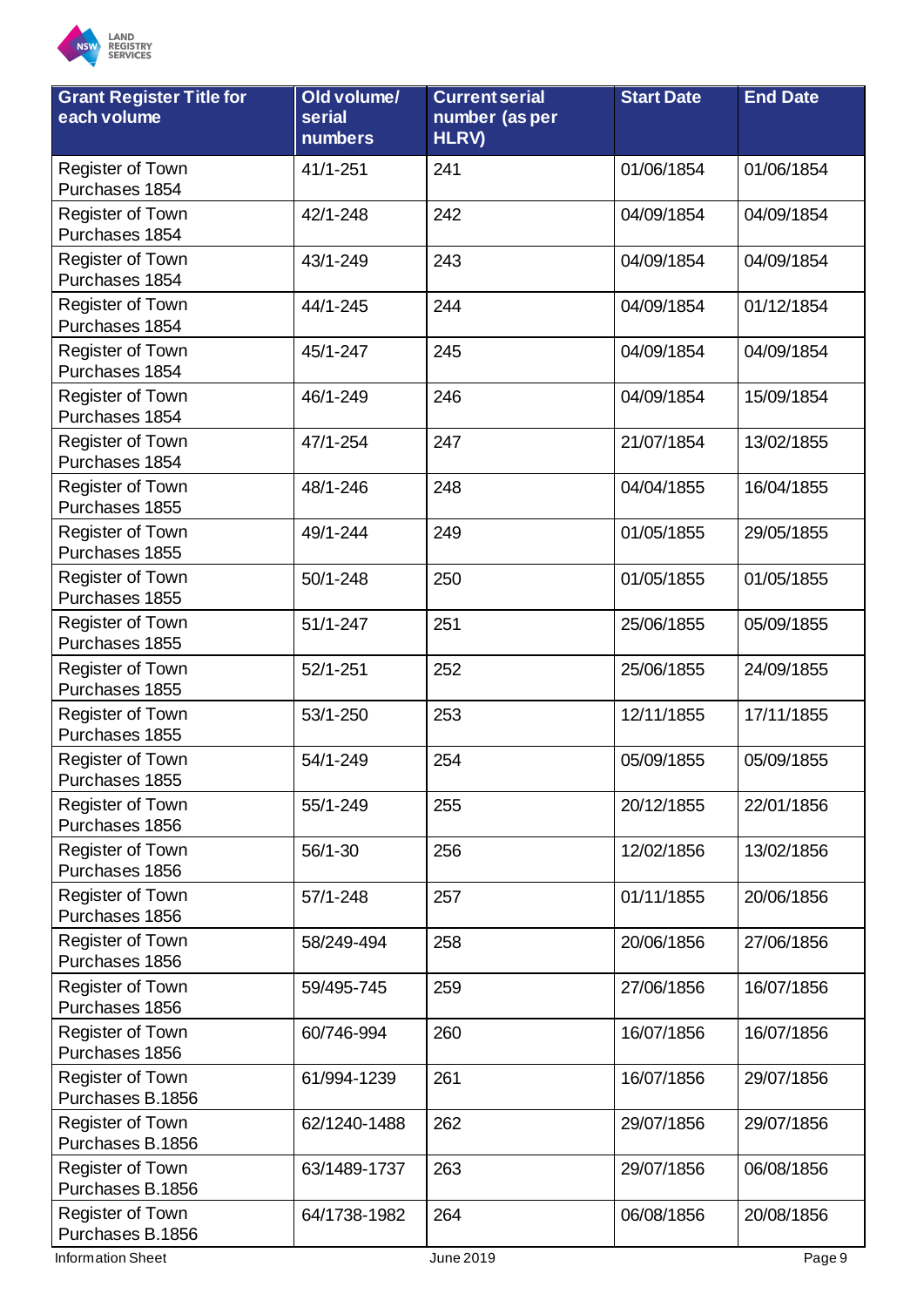

| <b>Grant Register Title for</b><br>each volume | Old volume/<br>serial<br>numbers | <b>Current serial</b><br>number (as per<br><b>HLRV)</b> | <b>Start Date</b> | <b>End Date</b> |
|------------------------------------------------|----------------------------------|---------------------------------------------------------|-------------------|-----------------|
| Register of Town<br>Purchases B.1856           | 65/1983-2229                     | 265                                                     | 20/08/1856        | 26/08/1856      |
| <b>Register of Town</b><br>Purchases B.1856    | 66/2230-2481                     | 266                                                     | 26/08/1856        | 02/09/1856      |
| Register of Town<br>Purchases B.1856           | 67/2482-2727                     | 267                                                     | 02/09/1856        | 10/09/1856      |
| <b>Register of Town</b><br>Purchases B.1856    | 68/2728-2975                     | 268                                                     | 10/09/1856        | 24/09/1856      |
| Register of Town<br>Purchases B.1856           | 69/2976-3223                     | 269                                                     | 24/09/1856        | 30/09/1856      |
| Register of Town<br>Purchases B.1856           | 70/3224-3471                     | 270                                                     | 30/09/1856        | 08/10/1856      |
| Register of Town<br>Purchases B.1856           | 3472-3715                        | 271                                                     | 08/10/1856        | 15/10/1856      |
| Register of Town<br>Purchases 1856             | 3716-3963                        | 272                                                     | 22/10/1856        | 29/10/1856      |
| Register of Town<br>Purchases B.1856           | 3964-4211                        | 273                                                     | 29/10/1856        | 03/11/1856      |
| Register of Town<br>Purchases B.1856           | 4212-4459                        | 274                                                     | 03/11/1856        | 19/11/1856      |
| <b>Register of Town</b><br>Purchases B.1856    | 4460-4707                        | 275                                                     | 19/11/1856        | 21/11/1856      |
| Register of Town<br>Purchases B.1856           | 4708-4953                        | 276                                                     | 21/11/1856        | 09/12/1856      |
| <b>Register of Town</b><br>Purchases B.1856    | 4954-5201                        | 277                                                     | 09/12/1856        | 17/12/1856      |
| Register of Town<br>Purchases B.1856           | 5202-5360                        | 278                                                     | 17/12/1856        | 31/12/1856      |
| Register of Town<br>Purchases B.1857           | $1 - 250$                        | 279                                                     | 07/01/1857        | 22/01/1857      |
| Register of Town<br>Purchases B.1857           | 251-498                          | 280                                                     | 22/01/1857        | 23/02/1857      |
| <b>Register of Town</b><br>Purchases B.1857    | 499-746                          | 281                                                     | 23/02/1857        | 16/03/1857      |
| Register of Town<br>Purchases B.1857           | 747-994                          | 282                                                     | 16/03/1857        | 07/05/1857      |
| <b>Register of Town</b><br>Purchases B.1857    | 995-1241                         | 283                                                     | 07/05/1857        | 03/06/1857      |
| Register of Town<br>Purchases B.1857           | 1242-1490                        | 284                                                     | 03/06/1857        | 07/08/1857      |
| Register of Town<br>Purchases B.1857           | 1491-1739                        | 285                                                     | 07/08/1857        | 28/10/1857      |
| Register of Town<br>Purchases B.1857           | 1740-1988                        | 286                                                     | 28/10/1857        | 27/11/1857      |
| Register of Town<br>Purchases B.1857           | 1989-2235                        | 287                                                     | 27/11/1857        | 08/12/1857      |
| Register of Town<br>Purchases B.1857           | 2236-2430                        | 288                                                     | 08/11/1857        | 15/12/1857      |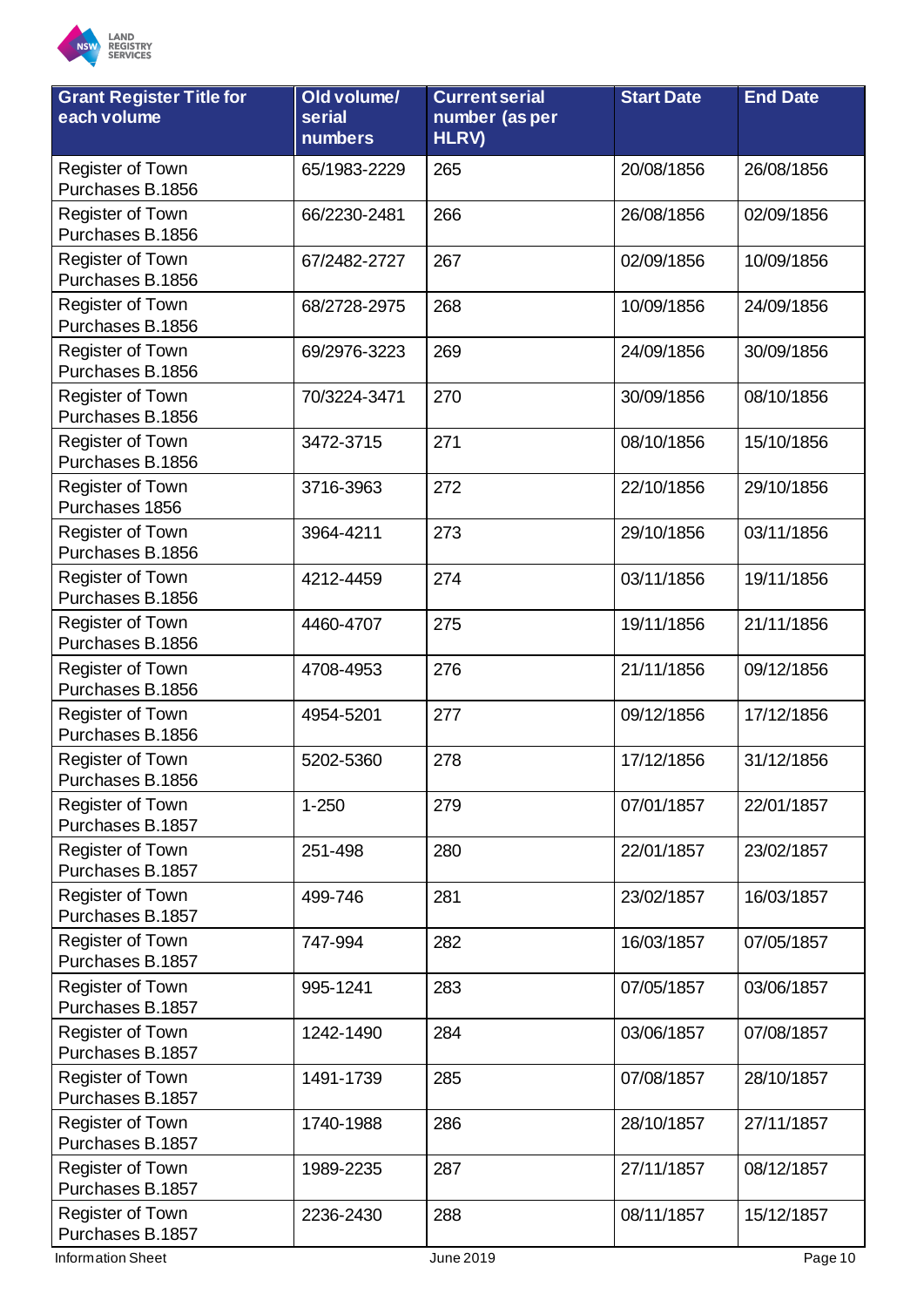

| <b>Grant Register Title for</b><br>each volume | Old volume/<br>serial<br><b>numbers</b> | <b>Current serial</b><br>number (as per<br>HLRV) | <b>Start Date</b> | <b>End Date</b> |
|------------------------------------------------|-----------------------------------------|--------------------------------------------------|-------------------|-----------------|
| Register of Town<br>Purchases B.1858           | $1 - 248$                               | 289                                              | 04/01/1858        | 22/02/1858      |
| Register of Town<br>Purchases B.1858           | 249-493                                 | 290                                              | 22/02/1858        | 12/03/1858      |
| Register of Town<br>Purchases B.1858           | 494-741                                 | 291                                              | 19/03/1858        | 22/04/1858      |
| Register of Town<br>Purchases B.1858           | 742-987                                 | 292                                              | 22/04/1858        | 22/05/1858      |
| Register of Town<br>Purchases 1858             | 988-1233                                | 293                                              | 22/05/1858        | 25/06/1858      |
| Register of Town<br>Purchases 1858             | 1234-1481                               | 294                                              | 25/06/1858        | 16/08/1858      |
| Register of Town<br>Purchases 1858             | 1482-1730                               | 295                                              | 16/08/1858        | 20/09/1858      |
| Register of Town<br>Purchases 1858             | 1731-1978                               | 296                                              | 20/09/1858        | 27/10/1858      |
| Register of Town<br>Purchases 1858             | 1979-2226                               | 297                                              | 27/10/1858        | 30/12/1858      |
| <b>Register of Town</b><br>Purchases 1858      | 2227-2308                               | 298                                              | 30/12/1858        | 31/12/1858      |
| Register of Town<br>Purchases 1859             | $1 - 248$                               | 299                                              | 13/01/1859        | 11/04/1859      |
| Register of Town<br>Purchases 1859             | 249-492                                 | 300                                              | 11/04/1859        | 02/05/1859      |
| Register of Town<br>Purchases 1859             | 493-740                                 | 301                                              | 02/05/1859        | 01/06/1859      |
| Register of Town<br>Purchases B.1859           | 741-988                                 | 302                                              | 01/06/1859        | 29/06/1859      |
| Register of Town<br>Purchases B.1859           | 989-1235                                | 303                                              | 29/06/1859        | 05/08/1859      |
| Register of Town<br>Purchases B.1859           | 1236-1481                               | 304                                              | 05/08/1859        | 23/09/1859      |
| Register of Town<br>Purchases B.1859           | 1482-1729                               | 305                                              | 23/09/1859        | 04/11/1859      |
| Register of Town<br>Purchases B.1859           | 1730-1975                               | 306                                              | 04/11/1859        | 02/12/1859      |
| Register of Town<br>Purchases B.1859           | 1976-2109                               | 307                                              | 02/12/1859        | 29/12/1859      |
| Register of Town<br>Purchases B.1860           | $1 - 248$                               | 308                                              | 05/01/1860        | 05/02/1860      |
| Register of Town<br>Purchases B.1860           | 249-496                                 | 309                                              | 06/02/1860        | 01/03/1860      |
| Register of Town<br>Purchases B.1860           | 497-743                                 | 310                                              | 01/03/1860        | 28/03/1860      |
| Register of Town<br>Purchases B.1860           | 744-991                                 | 311                                              | 28/03/1860        | 30/06/1860      |
| Register of Town<br>Purchases B.1860           | 992-1239                                | 312                                              | 30/06/1860        | 20/08/1860      |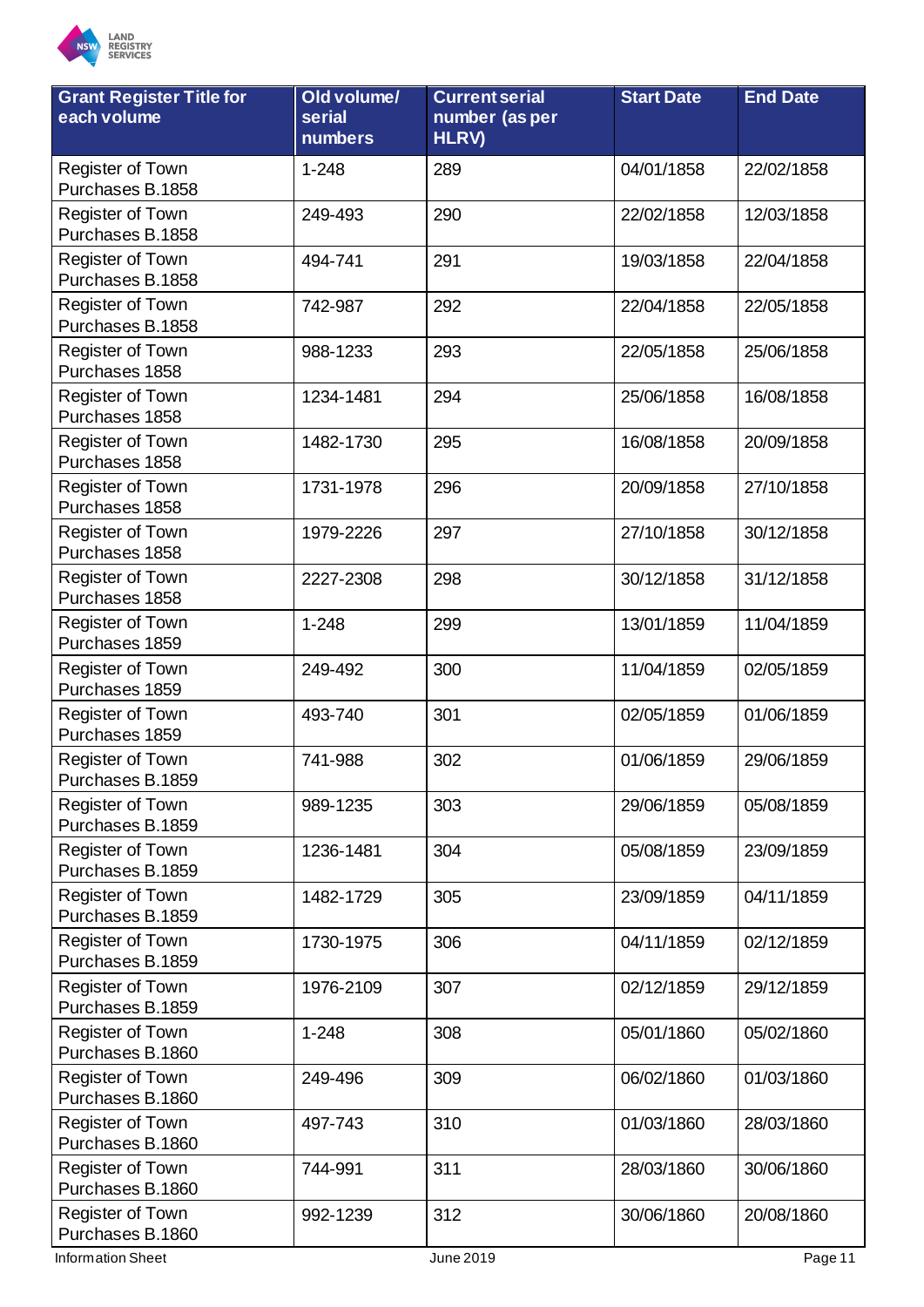

| <b>Grant Register Title for</b><br>each volume          | Old volume/<br>serial<br>numbers | <b>Current serial</b><br>number (as per<br>HLRV) | <b>Start Date</b> | <b>End Date</b> |
|---------------------------------------------------------|----------------------------------|--------------------------------------------------|-------------------|-----------------|
| Register of Town<br>Purchases B.1860                    | 1240-1489                        | 313                                              | 20/08/1860        | 01/11/1860      |
| Register of Town<br>Purchases B.1860                    | 1490-1683                        | 314                                              | 01/11/1860        | 14/12/1860      |
| Register of Town<br>Purchases B.1861                    | $1 - 250$                        | 315                                              | 15/01/1861        | 10/05/1861      |
| Register of Town<br>Purchases B.1861                    | 251-498                          | 316                                              | 10/05/1861        | 12/06/1861      |
| Register of Town<br>Purchases B.1861                    | 499-747                          | 317                                              | 12/06/1861        | 12/07/1861      |
| Register of Town<br>Purchases B.1861                    | 748-996                          | 318                                              | 12/07/1861        | 30/08/1861      |
| Register of Town<br>Purchases B.1861                    | 997-1245                         | 319                                              | 30/08/1861        | 09/10/1861      |
| Register of Town<br>Purchases B.1861                    | 1246-1496                        | 320                                              | 09/10/1861        | 10/12/1861      |
| Register of Town<br>Purchases B.1861                    | 1497-1747                        | 321                                              | 13/12/1861        | 31/12/1861      |
| Register of Town<br>Purchases B.1861                    | 1748-1988                        | 322                                              | 31/12/1861        | 31/12/1861      |
| Register of Town<br>Purchases B.1862                    | $1 - 248$                        | 323                                              | 19/05/1862        | 29/07/1862      |
| Register of Town Purchases<br>At Auction 1862           | 249-496                          | 324                                              | 29/07/1862        | 31/12/1862      |
| <b>Register of Town Purchases</b><br>At Auction 1862    | 497-744                          | 325                                              | 31/12/1862        | 31/12/1862      |
| <b>Register of Town Purchases</b><br>At Auction 1862    | 745-994                          | 326                                              | 31/12/1862        | 31/12/1862      |
| <b>Register of Town Purchases</b><br>At Auction 1862    | 995-1242                         | 327                                              | 31/12/1862        | 31/12/1862      |
| <b>Register of Town Purchases</b><br>At Auction 1862    | 1243-1273                        | 328                                              | 31/12/1862        | 31/12/1862      |
| Register of Grants -<br><b>National Education</b>       |                                  | 329                                              | 29/07/1850        | 08/06/1855      |
| <b>Register of Grants United</b><br>Church of England & | No.1/330                         | 330                                              | 09/05/1842        | 22/06/1859      |
| <b>Register of Grants United</b><br>Church of England & | No.2/No.65                       | 331                                              | 09/05/1842        | 22/06/1859      |
| <b>Register of Grants United</b><br>Church of England & | No.3                             | 332                                              | 09/05/1842        | 30/08/1860      |
| <b>Register of Grants United</b><br>Church of England & | No.4/333                         | 333                                              | 09/05/1842        | 22/02/1859      |
| <b>Register of Grants United</b><br>Church of England & | <b>No.5</b>                      | 334a                                             | 18/06/1842        | 11/10/1860      |
| Register of Grants Church<br>of Scotland                | <b>No.1</b>                      | 335                                              | 16/12/1842        | 15/02/1859      |
| Register of Grants Church<br>of Scotland                | No.2                             | 336                                              | 18/05/1843        | 11/11/1848      |

Information Sheet **Department of the COLOR** June 2019 **Page 12**